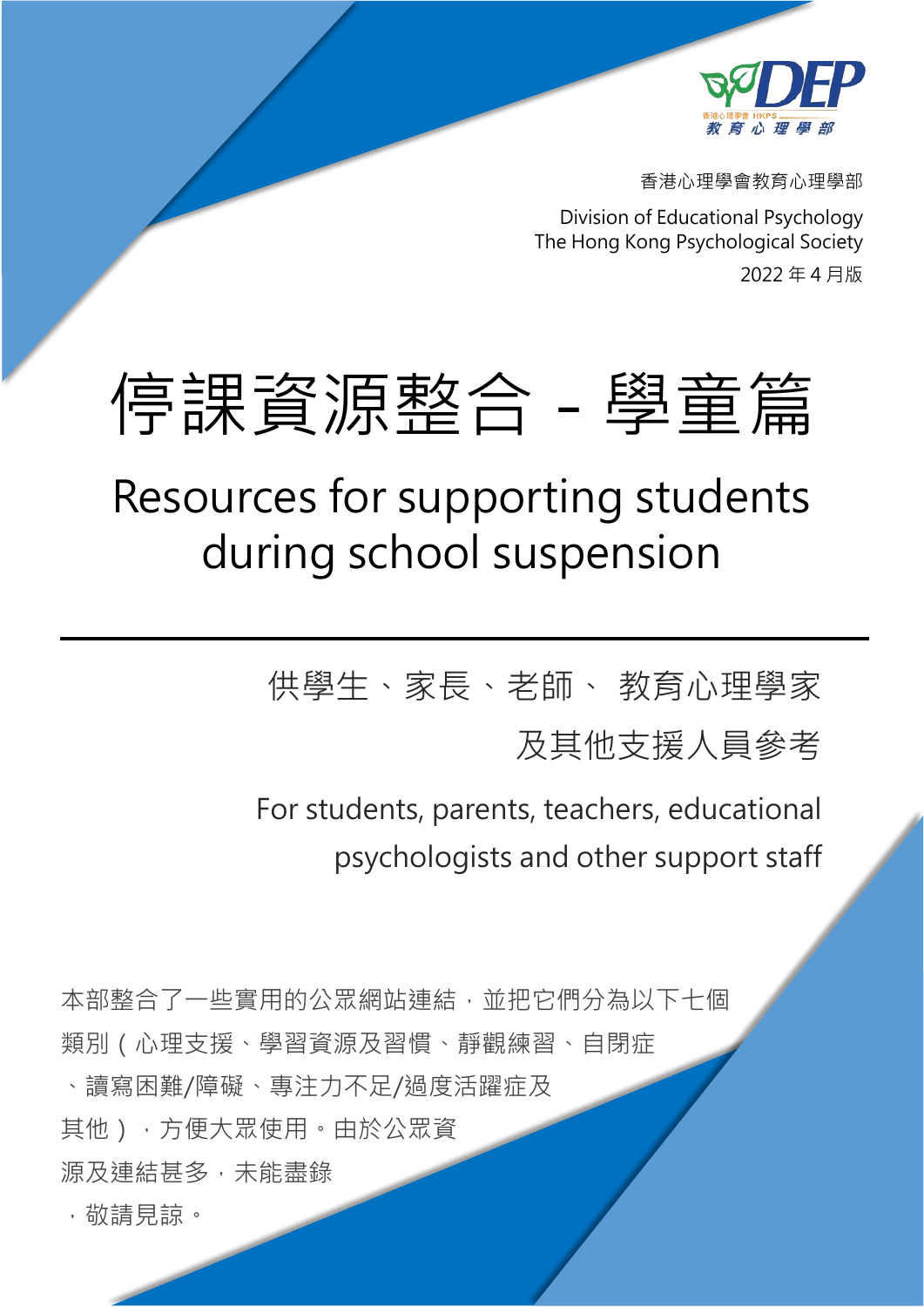## **Psychological support**

教育心理學部 香港心理學會教育心理學部

 $\mathscr{B}$ 

2022 年 4 月版

| 編號           | 資源/說明                                                                                                                            | 資料來源              | 網站連結                   | 備註/對象      |
|--------------|----------------------------------------------------------------------------------------------------------------------------------|-------------------|------------------------|------------|
| $\mathbf{1}$ | 《抗疫同行》故事書                                                                                                                        | 香港教育大學            | https://bit.ly/3BRq3kl | 幼兒         |
|              | 《疫境童行 - 兒童及青少年 香港教育大學及<br>應對病毒心理支援手冊》                                                                                            | 香港心理學會<br>教育心理學部  |                        | 兒童及<br>青少年 |
|              | 《自療防疫包:大學生<br>正向心理支援手冊》<br>(中文版)<br>Tips for University Students on<br><b>Promoting Positive</b><br>Well-being (English version) | 香港教育大學            |                        | 大學生        |
|              | 《幼師正向心理支援<br>手冊》(中文版)<br>Tips on Promoting the Positive<br>Well-being of Kindergarten<br>Teachers (English version)              | 香港教育大學            |                        | 幼稚園老師      |
| 2            | 同 SEN 抗疫                                                                                                                         | 協康會               | https://bit.ly/2XnabEi |            |
|              | 除了防疫裝備,照顧<br>SEN 孩子的心理健康<br>又準備好了嗎?                                                                                              |                   | https://bit.ly/2UVQEc8 |            |
| 3            | 「疫」流而上·家添愛                                                                                                                       | 家福會               | https://bit.ly/2y0Aaqt |            |
|              | 《抗疫心理指南》                                                                                                                         |                   | https://bit.ly/2JQEj2P |            |
|              | 「我們的建議」的家<br>庭專題 (婚姻關係、管<br>教子女、家庭困難、<br>跨代相處、心理健康)                                                                              |                   | https://bit.ly/2x3ZziV |            |
| 4            | 身心抗疫 (家長篇)                                                                                                                       | 衞生署兒童體能<br>智力測驗服務 | https://bit.ly/2XllgUZ |            |
| 5            | 預防肺炎及呼吸道傳染病-<br>心理防疫篇                                                                                                            | 衛生署               | https://bit.ly/2XjM1KM |            |
| 6            | 疫境中的情緒處理 - 所有人 香港紅十字會<br>士適用 (繁體版)                                                                                               |                   | https://bit.ly/3c6jRqy |            |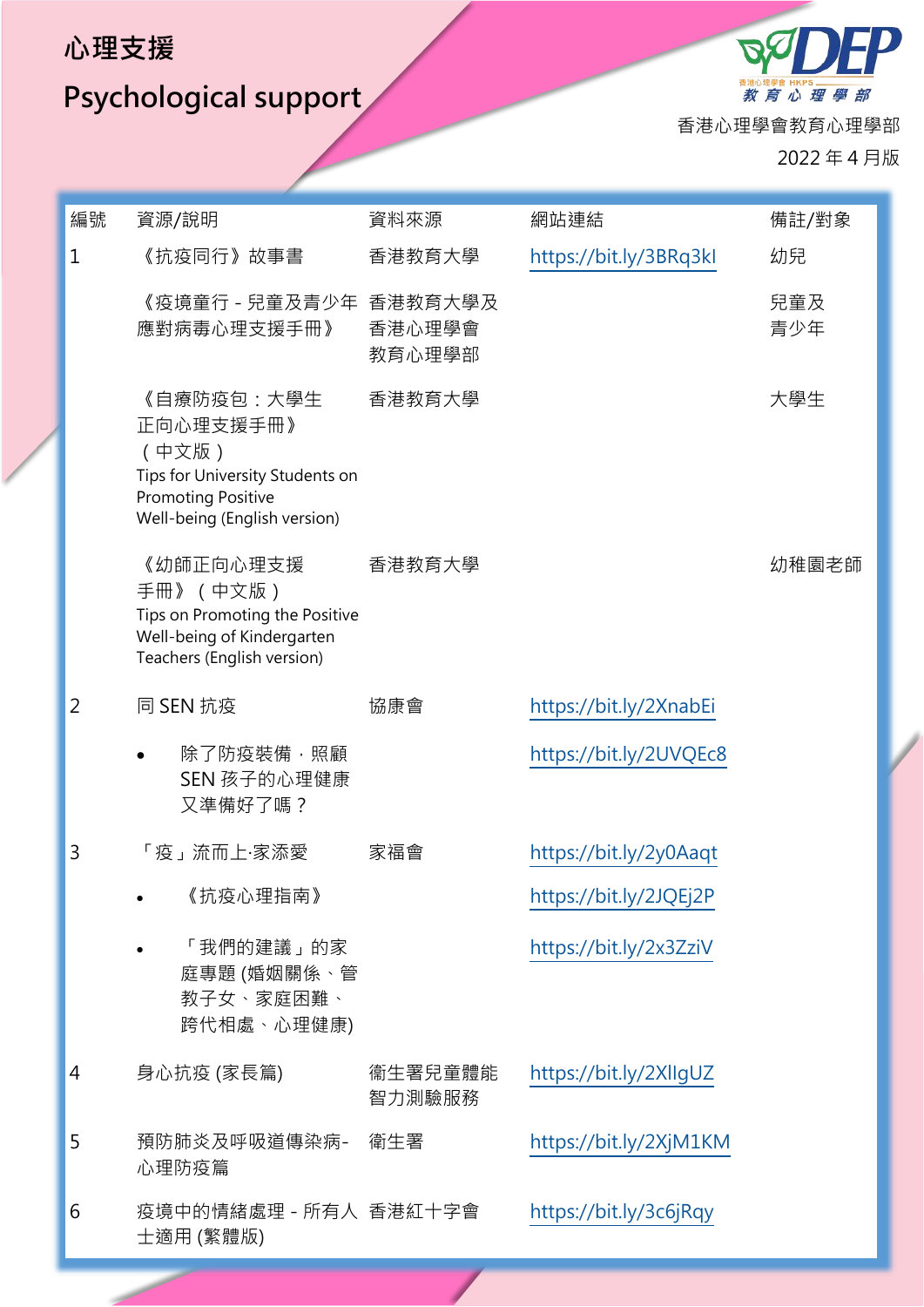**Psychological support** 

香港心理學會教育心理學部 2022 年 4 月版

編號 資源/說明 資料來源 網站連結 備註/對象 7 [十四天心理健康日誌](https://www.redcross.org.hk/sites/redcross/files/media/ccsd_files/HKRC_14-day%20well-being%20kit_fillable%20pdf%20version_CHI_Mar2020_0.pdf) -[中文版](https://www.redcross.org.hk/sites/redcross/files/media/ccsd_files/HKRC_14-day%20well-being%20kit_fillable%20pdf%20version_CHI_Mar2020_0.pdf) 香港紅十字會 <https://bit.ly/2XnUQ6i> 8 身心抗疫小勇士 (親子活動) 衞生署兒童體能 智力測驗服務 <https://bit.ly/2XnUI6O> 4 歲或以上 之兒童和家 9 停課抗疫在家活動小冊 子:停課小故事及趣味遊 戲冊 香港基督教女青年 會 女青昕兒駐校 服務 <https://bit.ly/2US7NUd> 幼稚園學生 10 給幼兒和家長的抗疫心理 急救箱 社會福利署 臨床心理服務科 <https://bit.ly/2UVdbWT> 1-7 歲之 兒童 11 兒童遇到特殊事故的常見 的反應 社會福利署 臨床心理服務科 <https://bit.ly/34l9lcq> 12 《我的抗疫校園》 a. 為 DSE 考生打氣 b. 為多愁善感的同學提供 減輕焦慮良方 c. 鼓勵百無聊賴的同學進 行「減廢」行動,除了 打機,應更善用時間 家福會 <https://bit.ly/3e0x7im> (附 6 個下載連結) 中學/DSE 考生 13 「Mental health and COVID-19 World Health **Organization** <https://bit.ly/2VcfhR6> • Helping children cope with stress during the 2019 nCoV outbreak <https://bit.ly/2VdtxJl> 14 Guide to Well-Being Dur-Greater Good ing Coronavirus Science Center, UC Berkeley <https://bit.ly/3e3lkjo>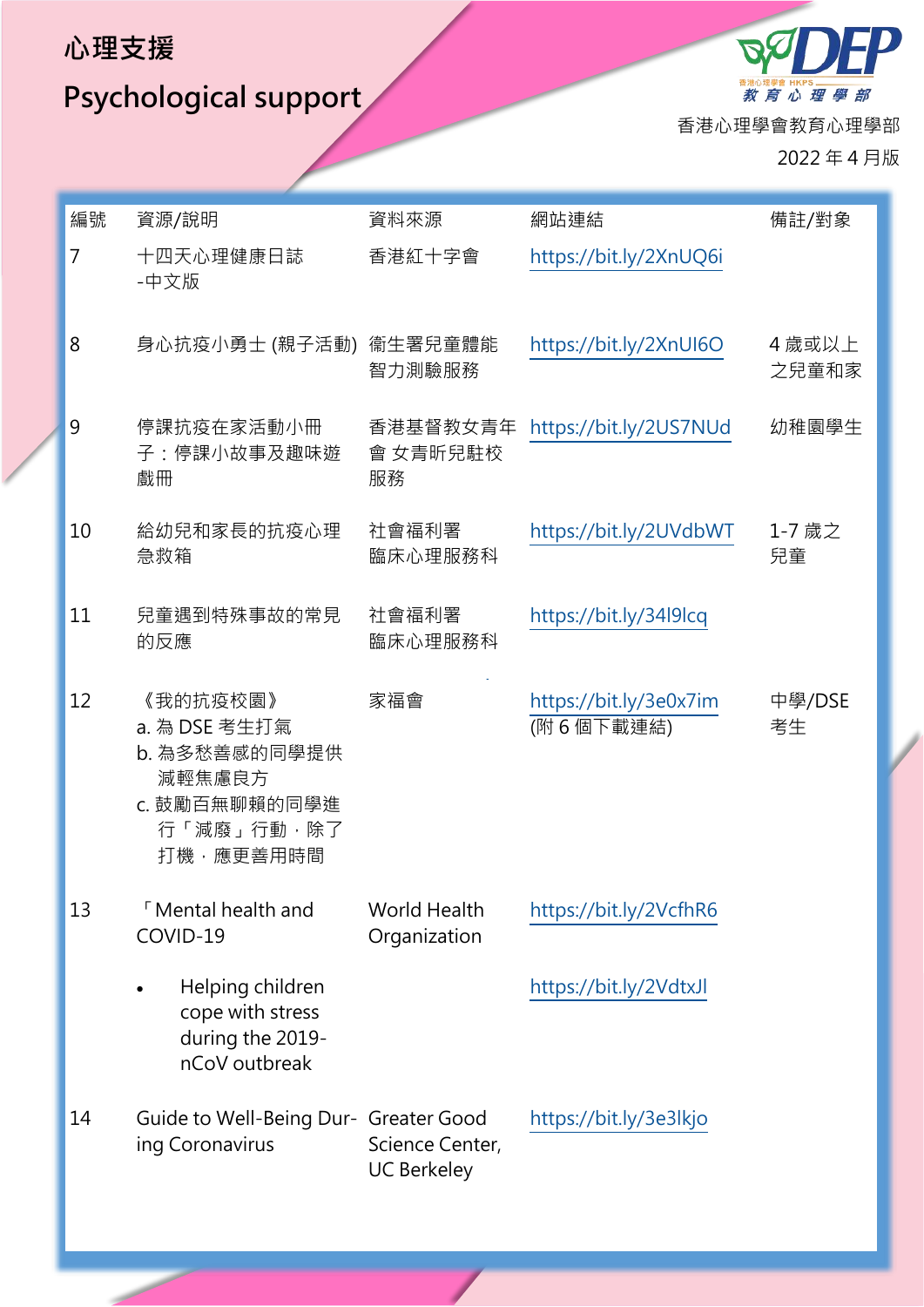**Psychological support** 

 $\mathscr{B}_\lambda$ 教育心理學部 香港心理學會教育心理學部 2022 年 4 月版

| 編號 | 資源/說明                                                                            | 資料來源                       | 網站連結                   | 備註/對象 |
|----|----------------------------------------------------------------------------------|----------------------------|------------------------|-------|
| 15 | 抗疫超人大作戰                                                                          | 香港賽馬會災難<br>防護應變教研中心        | https://bit.ly/3u3IAb9 | 幼兒    |
| 16 | 【3Es 故事書】抗疫同行                                                                    | 香港教育大學                     | https://bit.ly/3NKn1UM | 幼兒    |
| 17 | COVID-19 兒童心理指南                                                                  | 國際獅子總會中國<br>港澳三0三區         | https://bit.ly/3J5Z9HI |       |
| 18 | 疫境中的情緒處理 (中文及 香港紅十字會<br>其他語言)                                                    |                            | https://bit.ly/3DzdJ9r |       |
| 19 | 與疫「情」共處                                                                          | 香港大學<br>心理服務組              | https://bit.ly/36N7eUG |       |
| 20 | 孩子抗拒復課,如何是好?                                                                     | 香港大學<br>心理服務組              | https://bit.ly/3uOhl3j |       |
| 21 | 抗疫心理資訊                                                                           | 醫院管理局                      | https://bit.ly/3LB3ofY |       |
| 22 | 「疫」境下的平靜                                                                         | 明愛康復服務                     | https://bit.ly/3uUormU |       |
| 23 | Mindshift COVID19 抗疫 思動計劃<br>醒神攻略                                                |                            | https://bit.ly/3DykTed |       |
| 24 | 校園 · 好精神 - 相關項目及 教育局<br>網站                                                       |                            | https://bit.ly/3J5fmgn |       |
|    | Student Mental Health<br>Information Online -<br>Related Programmes and<br>Links | Education<br><b>Bureau</b> | https://bit.ly/3K4Ywzx |       |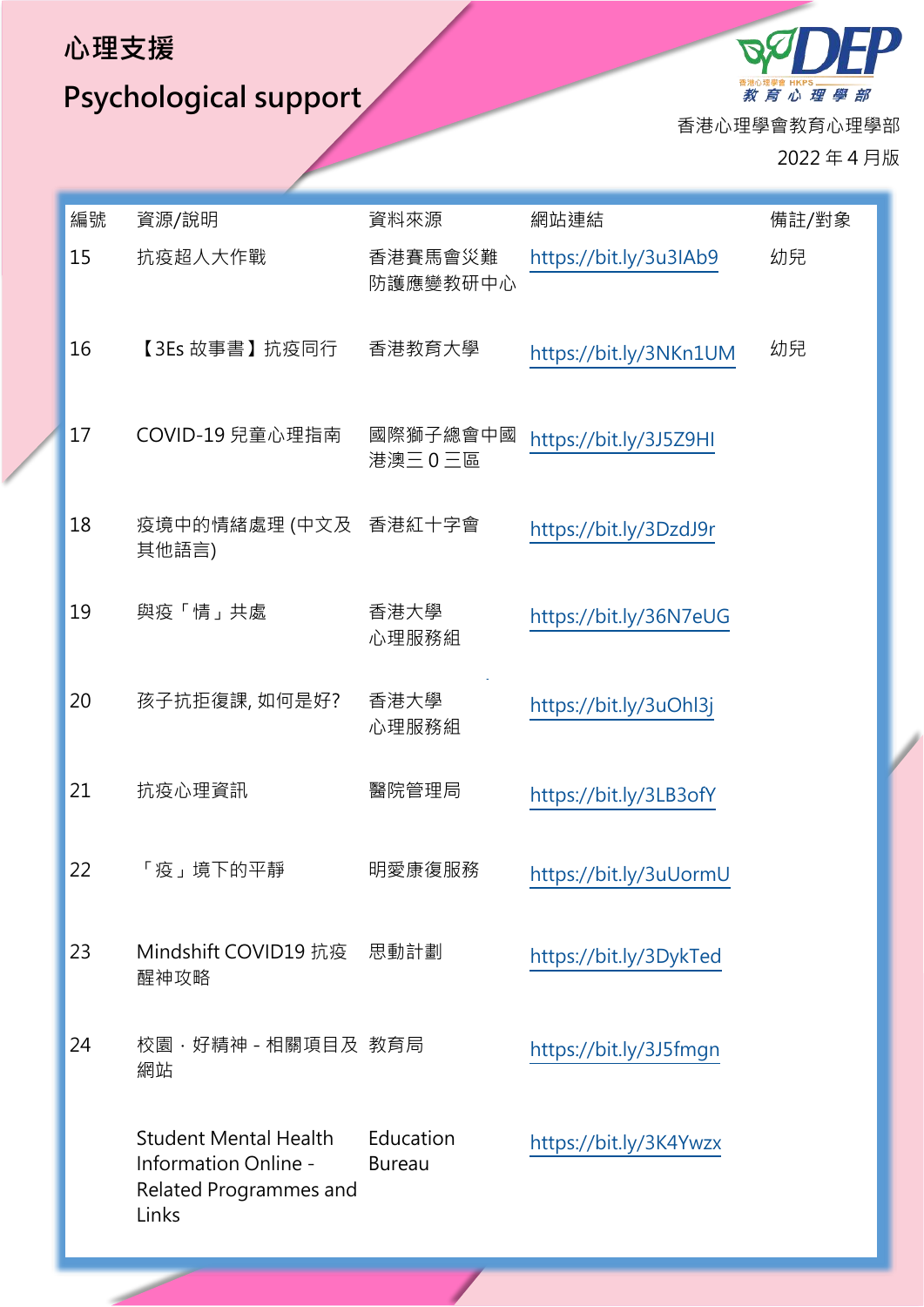## **Psychological support**

 $\boldsymbol{D}$  $B_{\mathcal{S}}$ 教育心理學部 香港心理學會教育心理學部 2022 年 4 月版

| 編號 | 資源/說明                                                             | 資料來源                | 網站連結                            | 備註/對象 |
|----|-------------------------------------------------------------------|---------------------|---------------------------------|-------|
| 25 | 在疫情期間照顧你的精神<br>健康                                                 | Mind HK             | https://bit.ly/3wXqJEA          |       |
|    | Managing Mental Well-<br>being During COVID-19                    |                     | https://bit.ly/3x1ktLR          |       |
| 26 | COVID-19 精神健康援助<br>自助手冊                                           | Mind HK             | https://bit.ly/3LEdWuN          |       |
|    | <b>COVID-19 Mental Health</b><br>Relief Scheme Self-help<br>Guide |                     | https://bit.ly/3u2Co2U          |       |
| 27 | 家伴毅行·心靈抗疫計劃                                                       | 香港大學社會工作<br>及社會行政學系 | https://bit.ly/3wZjb48          |       |
| 28 | 心靈抗疫自助資料庫                                                         |                     | 香港大學社會工作 https://bit.ly/3K4o13W |       |

及社會行政學系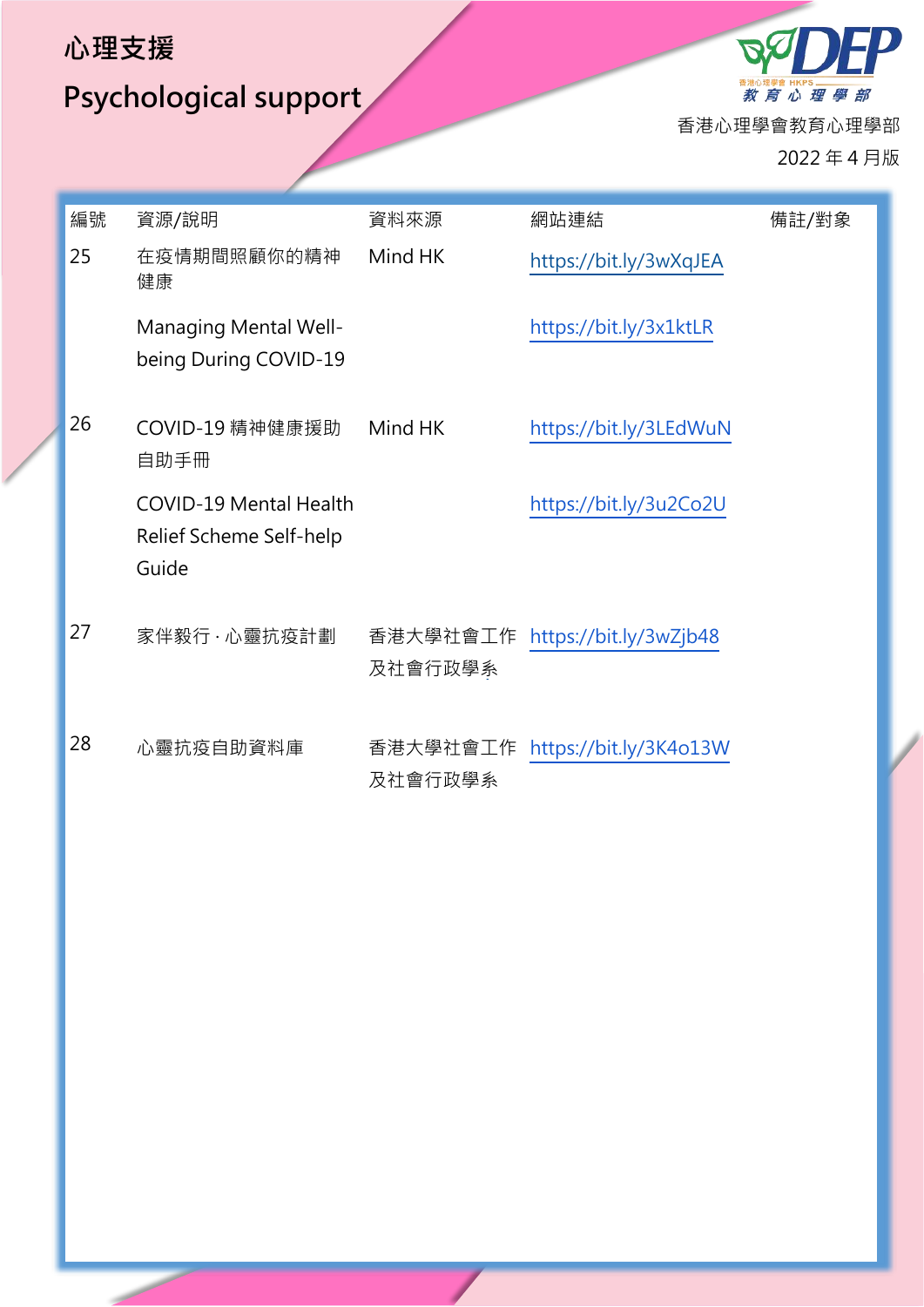#### **學習資源及習慣**

## **Learning resources and habits**

香港心理學會教育心理學部

教育心理學部

 $\beta_{\rm C}$ 

2022 年 4 月版

| 編號<br>29  | 資源/說明<br>停課不停學 多元資源助<br>學生持續學習                                | 資料來源<br>香港教育城                | 網站連結<br>https://bit.ly/2JPUpKb  | 備註/對象           |
|-----------|---------------------------------------------------------------|------------------------------|---------------------------------|-----------------|
| 8<br>(見上) | 身心抗疫小勇士<br>(親子活動篇)                                            | 力測驗服務                        | 衛生署兒童體能智 https://bit.ly/2yMx3CR | 4 歳或以上<br>之兒童和家 |
| 2<br>(見上) | 同 SEN 抗疫:停課不停<br>學,在家怎辦好?                                     | 協康會                          | https://bit.ly/34nDnfA          |                 |
| 30        | 給在學孩子的家長:<br>停課期間的常規管理                                        | 社會福利署                        | https://bit.ly/3ehhZNU          |                 |
| 31        | 《樂在家•學不停》第1期<br>電子報 - (如何為孩子訂立<br>生活時間表)                      | 香港聖公會<br>福利協會                | https://bit.ly/2xZCkGQ          |                 |
|           | 《樂在家•學不停》第2期<br>電子報 - (建立有效的獎勵<br>計劃、提昇感覺統合家居<br>訓練、運用五感學習感恩) |                              | https://bit.ly/2JSD3wc          |                 |
|           | 《樂在家•學不停》第3期<br>電子報 - (如何進行親子共<br>讀、提昇聽覺記憶家居練<br>習、尋找生活中的小確幸) |                              | https://bit.ly/34tmyQz          |                 |
| 32        | 每天活動時間表                                                       | 女青_Y SENse                   | https://bit.ly/2Vfidw7          |                 |
| 33        | 回復面授課程小貼士 (家長<br>篇、老師篇、學生篇)                                   | 香港紅十字會                       | https://bit.ly/3uUxx2W          |                 |
| 34        | COVID-19 Parenting -<br>Learning through play                 | World Health<br>Organization | https://bit.ly/3K6gzFo          |                 |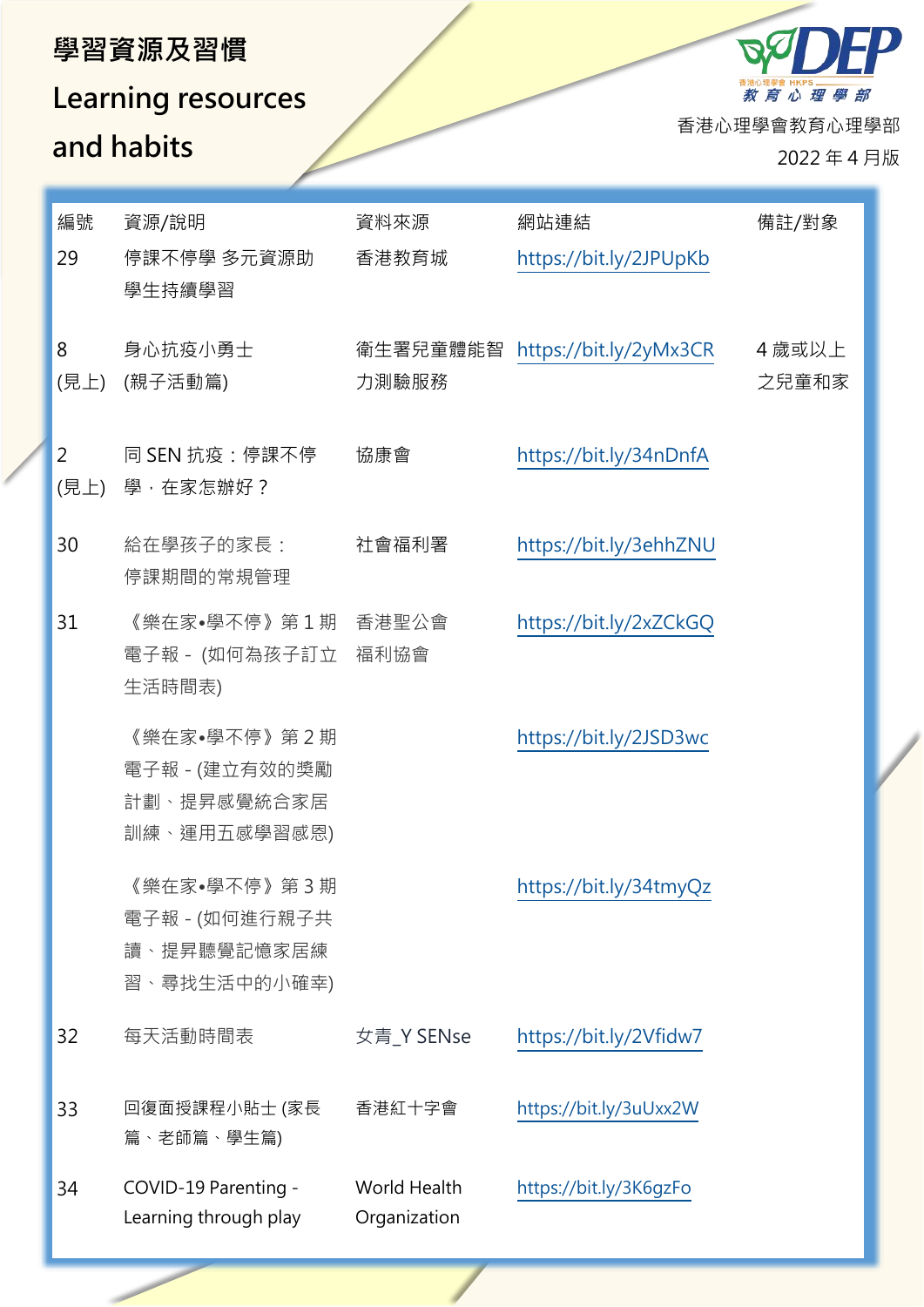#### **靜觀練習**

#### **Mindfulness exercise**

香港心理學會教育心理學部

教育 心 理 學 部

 $\mathscr{B}_{\mathcal{C}}$ 

2022 年 4 月版

 $\boldsymbol{P}$ 

| 編號 | 資源/說明                                                                                       | 資料來源                                                                                                 | 網站連結                                   | 備註/對象                   |
|----|---------------------------------------------------------------------------------------------|------------------------------------------------------------------------------------------------------|----------------------------------------|-------------------------|
| 35 | 「疫」境中的靜觀空間<br>- 資源套                                                                         | 香港大學賽馬會<br>「樂天心澄」靜觀<br>校園文化行動                                                                        | https://bit.ly/2xeTyzS                 |                         |
|    | Mindfulness in the time<br>of coronavirus epidemic<br>- your guide to tackling<br>adversity | Jockey Club<br>"Peace and<br>Awareness"<br>Mindfulness Cul-<br>ture in Schools<br>Initiative (PandA) |                                        |                         |
| 36 | 學習減壓學靜觀 - 資源套                                                                               | 香港大學賽馬會<br>「樂天心澄」靜觀<br>校園文化行動                                                                        | https://bit.ly/39PVvA0                 | 受 DSE 延期<br>影響的中六<br>學生 |
| 37 | 喜伴身心靈                                                                                       | 新生精神康復會                                                                                              | https://bit.ly/34lmXVj                 |                         |
| 38 | 身心靈 (330) 小貼士                                                                               | 新生精神康復會                                                                                              | https://bit.ly/39WxpUm                 |                         |
| 39 | 在逆境中緊記孩子的情感<br>需要(三個親子靜觀小遊戲)                                                                | 社會福利署                                                                                                | https://bit.ly/3t3a3rz                 |                         |
| 40 | COVID-19: Tools for<br>Support, Compassion,<br>and Mindfulness                              | for Mindfulness                                                                                      | The UCSD Center https://bit.ly/2yMRGPh |                         |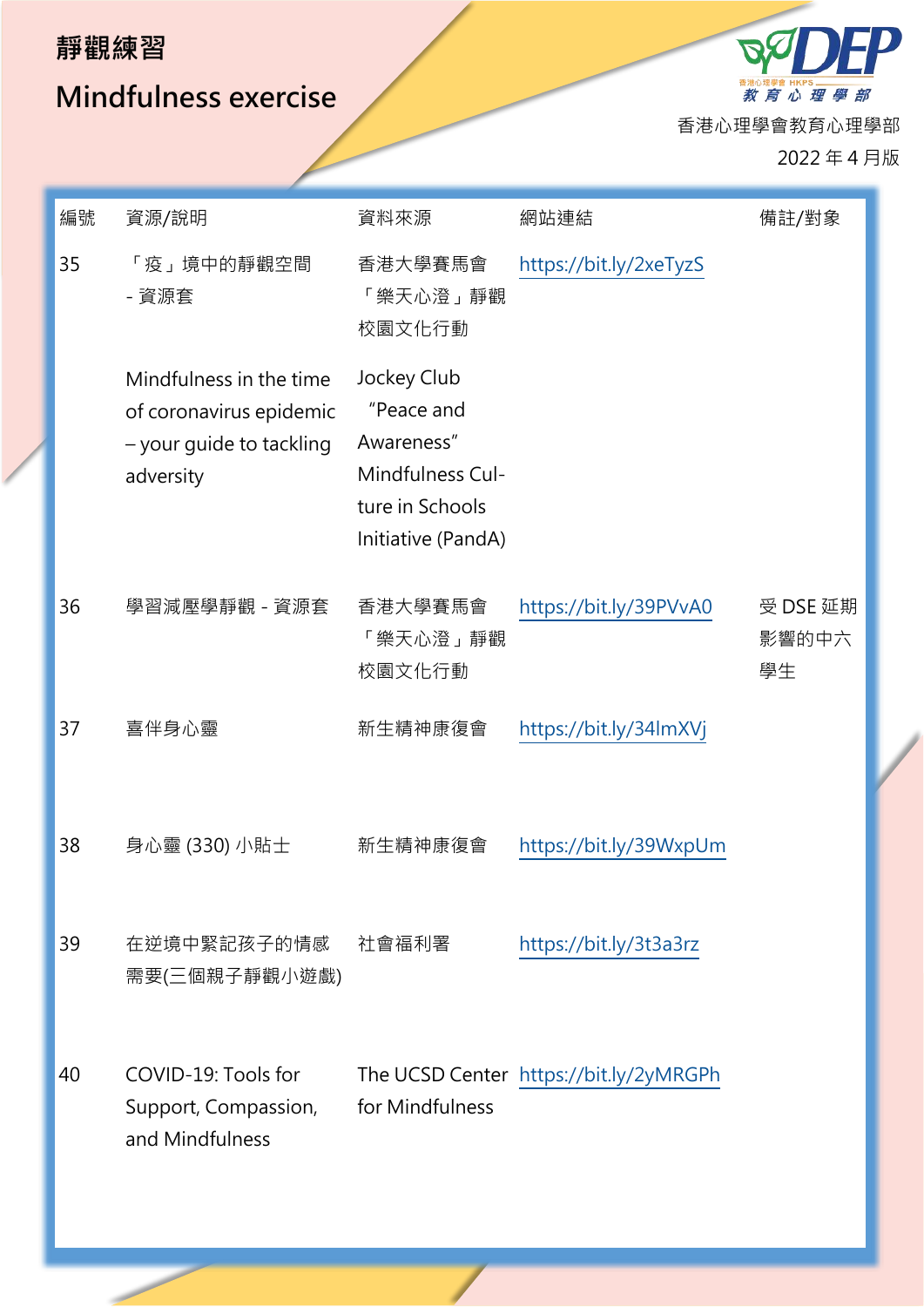| 自閉症<br><b>ASD</b> |                                                                           |                                                                      |                        | 教育心理學部<br>香港心理學會教育心理學部<br>2022年4月版 |  |
|-------------------|---------------------------------------------------------------------------|----------------------------------------------------------------------|------------------------|------------------------------------|--|
| 編號                | 資源/說明                                                                     | 資料來源                                                                 | 網站連結                   | 備註/對象                              |  |
| 41                | 新型冠狀病毒抗疫資訊                                                                | 賽馬會喜伴同行<br>計劃 Jockey Club<br><b>Autism Support</b><br><b>Network</b> | https://bit.ly/2JT8Ywy |                                    |  |
|                   | 抗疫我最叻社交資源<br>套:抗疫我最叻社交<br>故事系列-「勤洗<br>手」及「停課,我可<br>以怎樣做?」                 | 東華三院                                                                 | https://bit.ly/2xdtbu0 |                                    |  |
|                   | 《停課的日子就像駕<br>駛 N42A》 繪本 (影<br>片)                                          |                                                                      | https://bit.ly/2VhMIBJ |                                    |  |
|                   | 預防新型肺炎社交故 香港耀能協會<br>事系列——家長導讀<br>指引                                       |                                                                      | https://bit.ly/2yMzHsh |                                    |  |
|                   | 預防新型肺炎社交故<br>事系列——「為什麼<br>要戴口罩?」                                          |                                                                      | https://bit.ly/2wrkmwv |                                    |  |
|                   | 預防新型肺炎社交故<br>事系列——「乘搭公<br>共交通工具時,要注                                       |                                                                      | https://bit.ly/3aWN7QH |                                    |  |
|                   | 預防新型肺炎社交故 香港耀能協會<br>事系列——「乘搭公<br>共交通工具時,如果<br>我旁邊有乘客不戴口<br>罩,我可以怎麼<br>辦?」 |                                                                      | https://bit.ly/3ea1XoG |                                    |  |
|                   | 抗疫親子錦囊:家庭<br>篇(影片)                                                        |                                                                      | https://bit.ly/2XtutvW |                                    |  |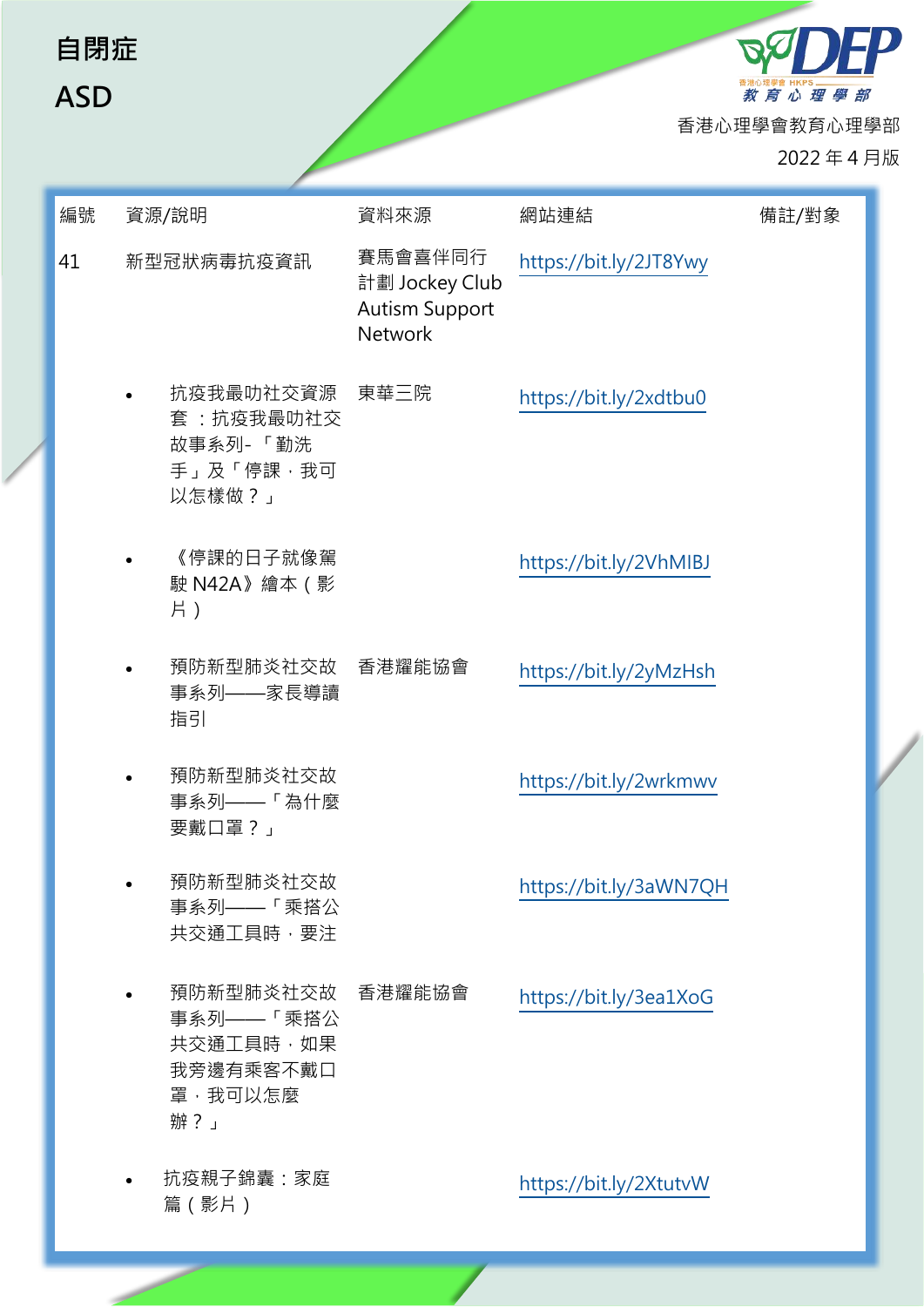| 自閉症<br><b>ASD</b> |                                                                                |                                                                       |                                           | 教育心理學部<br>香港心理學會教育心理學部<br>2022年4月版 |  |
|-------------------|--------------------------------------------------------------------------------|-----------------------------------------------------------------------|-------------------------------------------|------------------------------------|--|
| 編號                | 資源/說明                                                                          | 資料來源                                                                  | 網站連結                                      | 備註/對象                              |  |
| 42                | <b>Supporting Individuals</b><br>with Autism through<br><b>Uncertain Times</b> | <b>Graham Child</b><br>Development<br><b>Institute Autism</b><br>Team | UNC Frank Porter https://unc.live/2USJMfG | 附海報及網<br>站連結                       |  |
| 43                | 《齊心抗疫 不忘照顧自閉<br>症學童需要》                                                         | Edge 心理專欄                                                             | https://bit.ly/39Vt7MI                    |                                    |  |
| 44                | 支援有自閉症的學生                                                                      | 教育局                                                                   | https://bit.ly/36K33sN                    |                                    |  |
| 45                | 家長資源                                                                           | 教育局                                                                   | https://bit.ly/3x0oP65                    |                                    |  |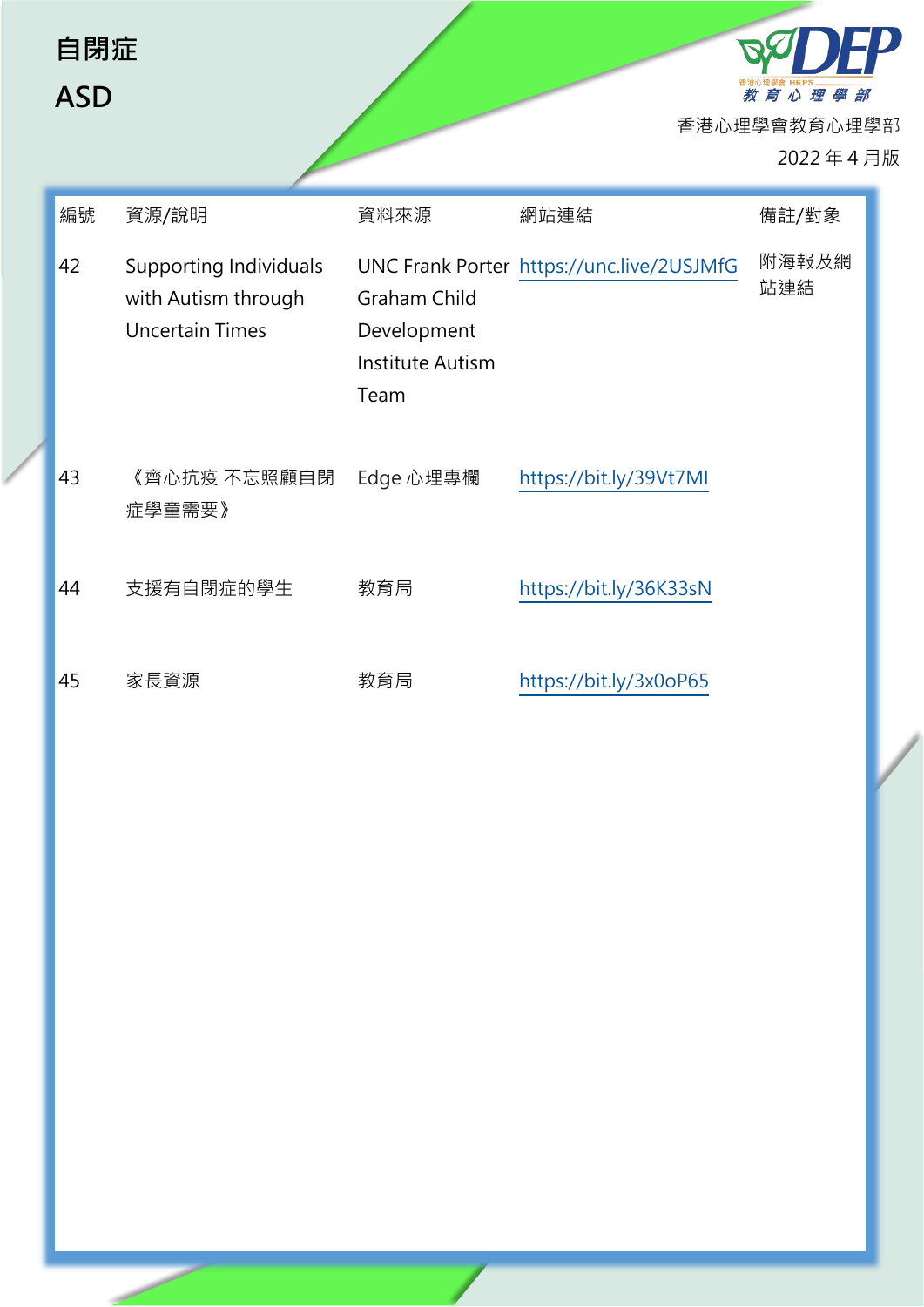#### **讀寫困難/障礙**

### **SpLD**

<sup>##心理學 HKPS</sup> —————<br>*教 育 心 理 學 部* 香港心理學會教育心理學部

DO

2022 年 4 月版

**P** 

| 編號 | 資源/說明                                                                                                                | 資料來源                | 網站連結                                             | 備註/對象                 |
|----|----------------------------------------------------------------------------------------------------------------------|---------------------|--------------------------------------------------|-----------------------|
| 46 | 支援有讀寫困難的學生                                                                                                           | 教育局                 | https://bit.ly/3K9kEZA                           |                       |
| 47 | 支援有讀寫困難的學童·家<br>長錦囊一齊齊玩、輕鬆學<br>(多感官遊戲介紹)                                                                             | 教育局教育心理<br>服務(新界東)組 | https://bit.ly/3e1FFWp<br>https://bit.ly/34InOFv | 附海報、二<br>維條碼及網<br>站連結 |
|    | 支援有讀寫困難的學童·家<br>長錦囊一每日學、進步多<br>(讀默寫示範片段、讀默寫<br>指引及記錄表、親子伴讀<br>示範片段、伴讀日記、其<br>他閱讀資源)                                  |                     | https://bit.ly/39Sz5yc                           |                       |
|    | 支援有讀寫困難的學童·家<br>長錦囊一資源篇<br>(聽說讀寫小奇兵、輕鬆講<br>故事 靈活說句子、中文字<br>詞認讀訓練光碟- 字得其樂<br>安裝指引、讀寫易:高小<br>中文讀寫輔、助教材(家長<br>版)、智識遊學園) |                     | https://bit.ly/3c0CjkD                           |                       |
| 2  | 同 SEN 抗疫:SEN 親子伴讀 協康會<br>(見上) 貼士 (一) – 伴讀四步曲                                                                         |                     | https://bit.ly/3a1i7xK                           |                       |
| 48 | 讀寫障礙及學習專頁                                                                                                            | 協康會                 | https://bit.ly/3b7llkg                           |                       |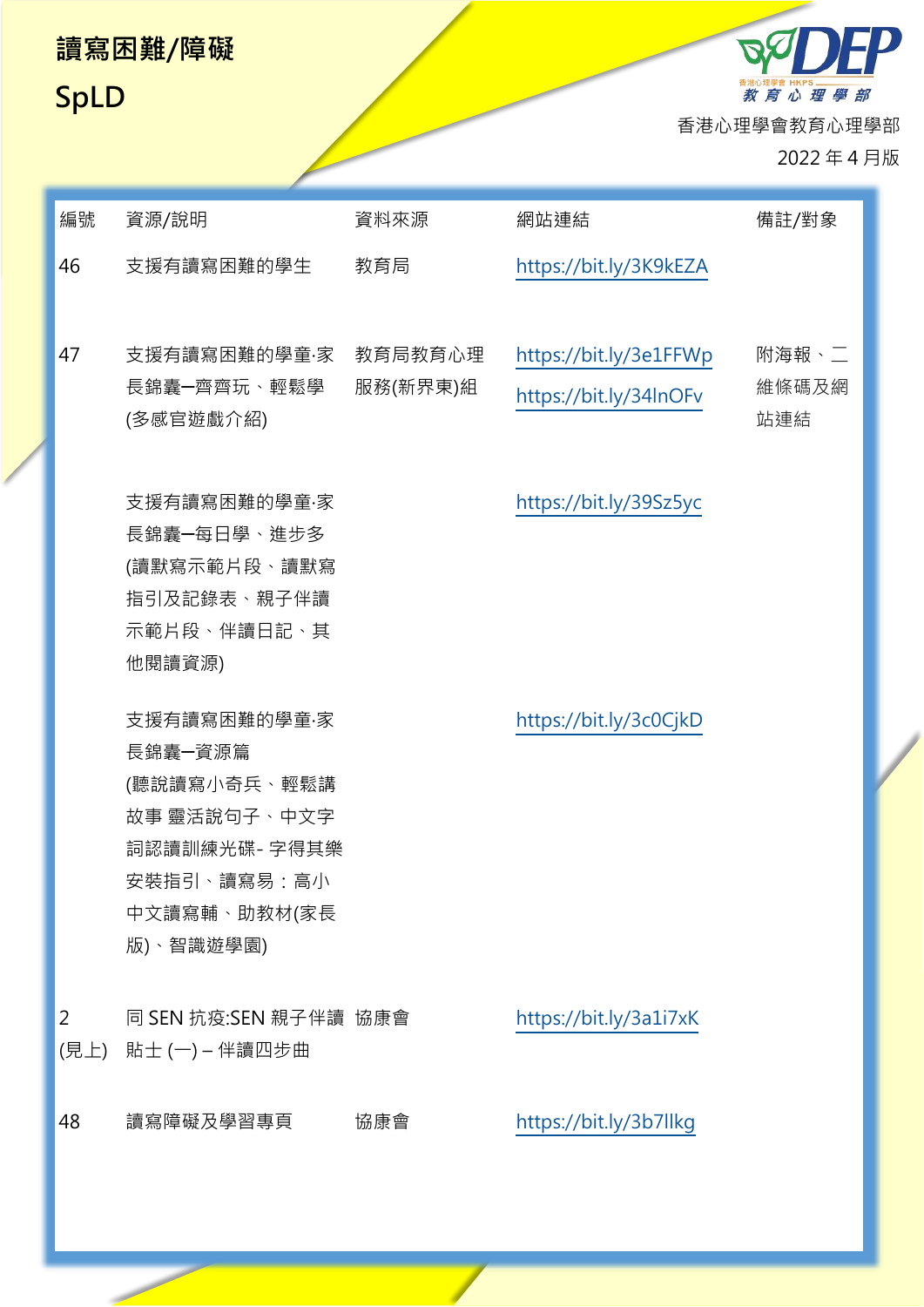## **專注力不足/過度活躍症 AD/HD**

<sup>翻遍雕 HKPS</sup>—————<br>*教 育 心 理 學 部* 香港心理學會教育心理學部

**BA** 

2022 年 4 月版

FP

| 編號 | 資源/說明                                 | 資料來源               | 網站連結                   | 備註/對象                 |
|----|---------------------------------------|--------------------|------------------------|-----------------------|
| 49 | 支援有注意力不足 / 過度<br>活躍症的學生               | 教育局                | https://bit.ly/3LC0Uhw |                       |
| 50 | AD/HD 之家長錦囊一停課<br>篇:網上功課好頭痛           | 教育局教育心理服<br>務(九龍)組 | https://bit.ly/2RmsdCP | 附海報、二<br>維條碼及網<br>站連結 |
|    | AD/HD 之家長錦囊一停課<br>篇:生活作息亂哂籠           |                    | https://bit.ly/3b765Ep |                       |
|    | AD/HD 之家長錦囊一停課<br>篇:呆在家中無得放電          |                    | https://bit.ly/2USaPrz |                       |
| 51 | 抗疫系列-8大 ADHD 學 香港耀能協會<br>童家居訓練活動 (報導) |                    | https://bit.ly/2VaeEay |                       |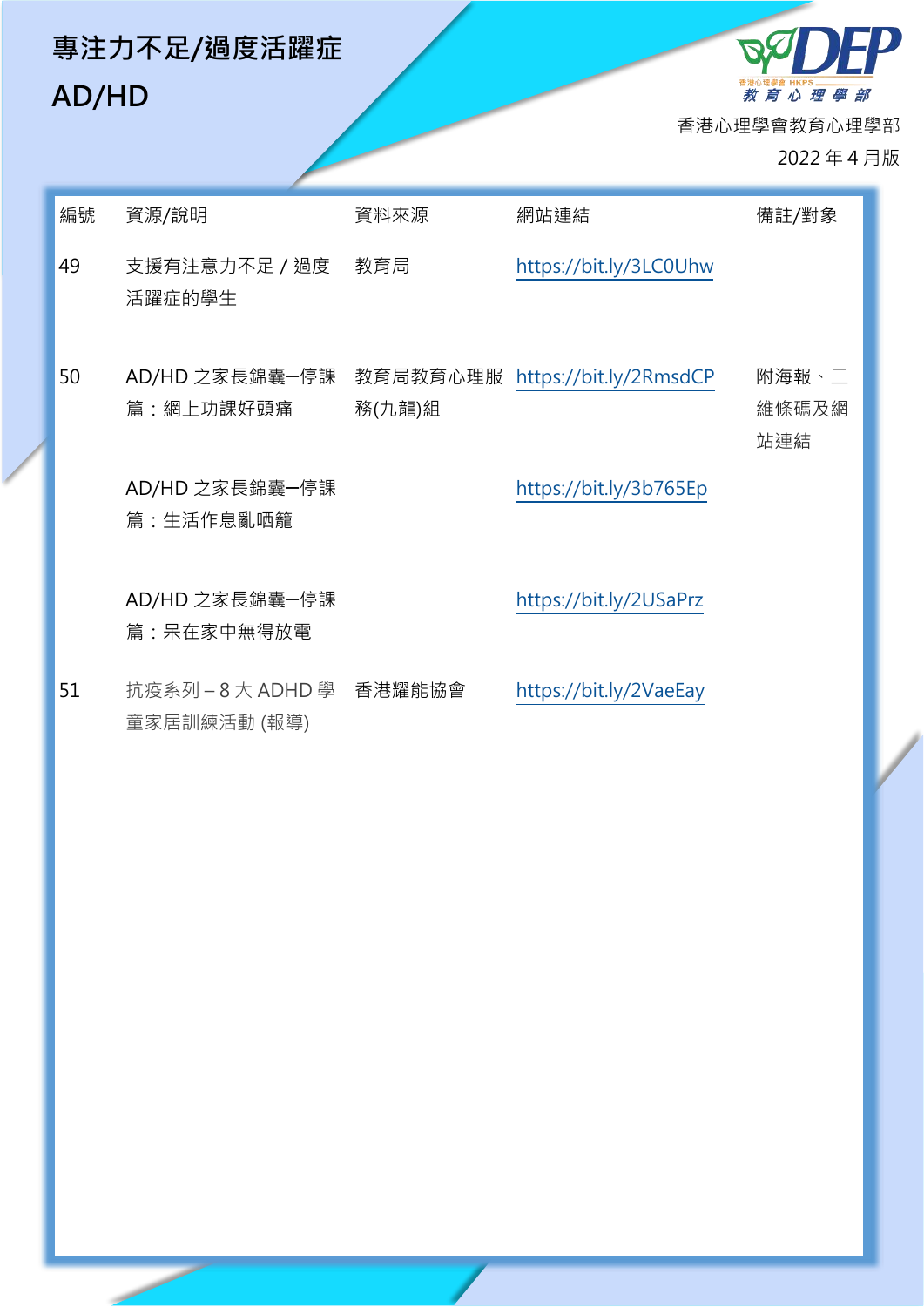## **其他 Others**

<sup>##心理學會 HKPS</sup> —————<br>*教 育 心 理 學 部* 香港心理學會教育心理學部

2022 年 4 月版

*<u><b>PDEP</u>* 

| 編號 | 資源/說明                                                                  | 資料來源                                                                         | 網站連結                            | 備註/對象                |
|----|------------------------------------------------------------------------|------------------------------------------------------------------------------|---------------------------------|----------------------|
| 52 | 預防肺炎及呼吸道傳染病-<br>心理防疫(孕婦篇)                                              | 衛生署                                                                          | https://bit.ly/2RmexYc          |                      |
| 53 | 「親子一點通」親子<br>e-雜誌: 應對 2019 冠狀<br>病毒病疫情                                 | 衛生署家庭健康<br>服務                                                                | https://bit.ly/3DC5Ikf          | 3 歲或以上<br>之兒童和家<br>長 |
| 54 | 「童」理心支援系列 <i>一</i><br>預備孩子打針攻略                                         | 資源中心                                                                         | 香港兒童醫院病人 https://bit.ly/3u1VR3J |                      |
| 55 | Parent's Guide – Tips for<br>Easing Child's Fears of<br><b>Needles</b> | Hong Kong<br>Children's<br><b>Hospital Patient</b><br><b>Resource Centre</b> | https://bit.ly/38iZrOB          |                      |
| 56 | 醫院遊戲師講解兒童接種<br>新冠疫苗(影片)                                                |                                                                              | 智樂兒童遊樂協會 https://bit.ly/3LUXLtp | 幼兒家長                 |
| 57 | 如果我需要在醫院隔離,<br>我該怎麼辦? (影片)                                             | 國際獅子總會中國<br>港澳三〇三區                                                           | https://bit.ly/3JhC4C5          | 兒童                   |
| 58 | 我在家中隔離後康復了!<br>(影片)                                                    | 國際獅子總會中國<br>港澳三〇三區                                                           | https://bit.ly/3DA9ydq          | 兒童                   |
| 59 | BG5 疫情嬰幼、兒童照顧<br>資訊                                                    | 香港小童群益會                                                                      | https://bit.ly/3LBA8Wh          | 幼兒及兒童<br>家長          |
| 60 | The COVID-19 Playful<br>Parenting resources                            | Parenting for<br>Lifelong Health                                             | https://bit.ly/3J2JUzi          |                      |